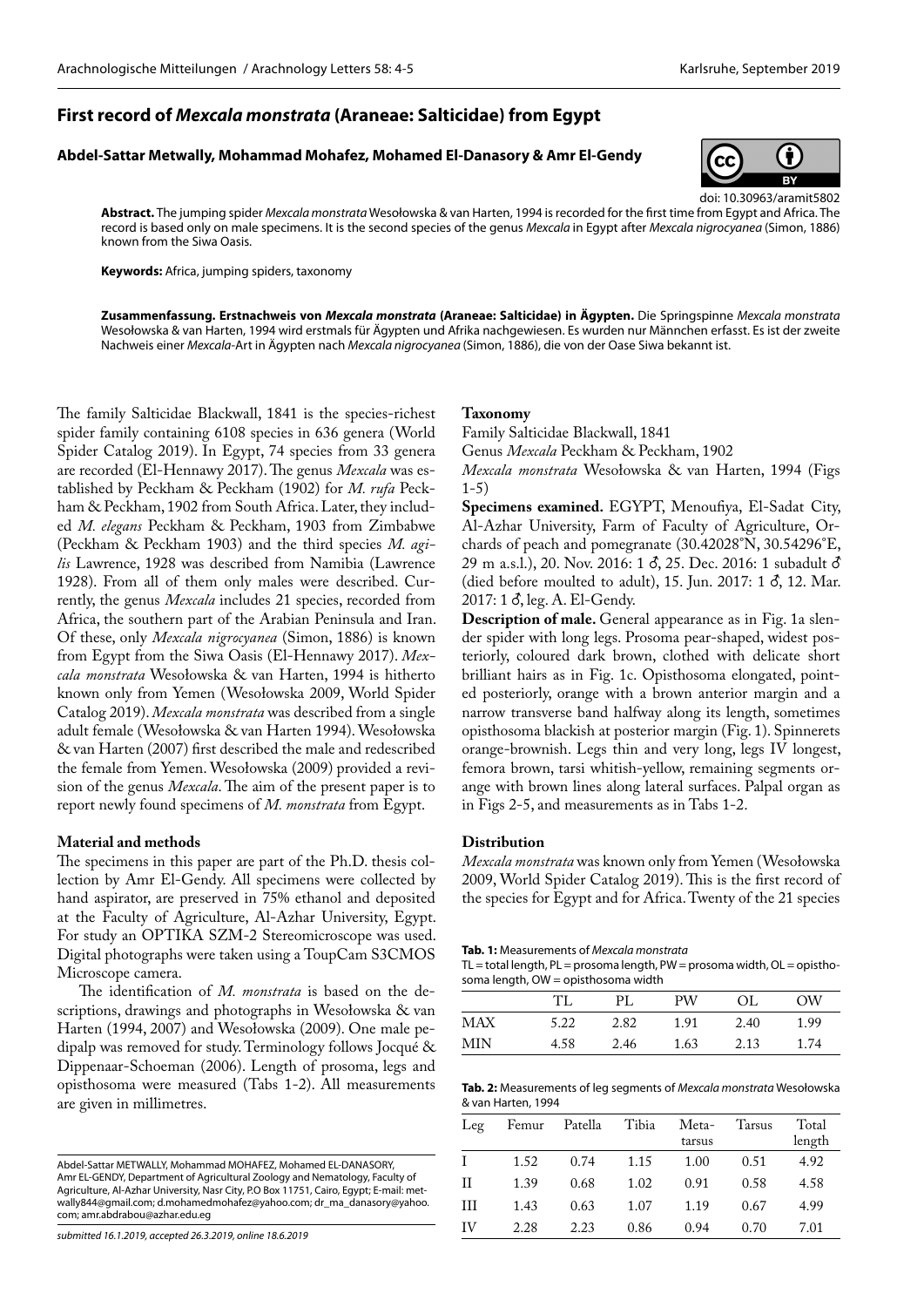

**Fig. 1:** *Mexcala monstrata*, habitus of a living spider. **a.** adult male; **b**. subadult male; **c.** prosoma of a preserved male



**Figs 2-5:** *Mexcala monstrata,* pedipalp. **2, 3.** ventral view; **4, 5.** lateral view

of *Mexcala* are known from Africa now (Wesołowska 2009, World Spider Catalog 2019) – and the last one (*Mexcala farsensis* Logunov, 2001, decribed from Iran) is misplaced in the genus according to Wesołowska (2009: 185).

#### **Acknowledgements**

The authors sincerely thank Hisham K. El-Hennawy, Egyptian arachnologist (editor of SERKET "The Arachnological Bulletin of the Middle East and North Africa") for great help in this work, encouragment and support, for his help in determining spiders and helpful comments on an earlier version of the manuscript. We would like to thank Petr Dolejš (editor of the Arachnologische Mitteilungen), Wanda Wesołowska and Dmitri Logunov (reviewers) for their valuable comments and corrections that improved the paper.

#### **References**

Dippenaar-Schoeman AS & Jocqué R 2006 Spider families of the world. Royal Museum for Central Africa, Tervuren. 336 pp.

El-Hennawy HK 2017 A list of Egyptian spiders (revised in 2017). – Serket 15: 167-183



- Lawrence RF 1928 Contributions to a knowledge of the fauna of South-West Africa VII. Arachnida (Part 2). – Annals of the South African Museum 25: 217-312
- Peckham GW & Peckham EG 1902 Some new genera and species of Attidae from South Africa. – Psyche 9 (312): 330-335 – doi: [10.1155/1902/13502](http://dx.doi.org/10.1155/1902/13502)
- Peckham GW & Peckham EG 1903 New species of the family Attidae from South Africa, with notes on the distribution of the genera found in the Ethiopian region. – Transactions of the Wisconsin Academy of Sciences, Arts and Letters 14: 173-278
- Wesołowska W 2009 A revision of the spider genus *Mexcala* Peckham et Peckham, 1902 (Araneae: Salticidae). – Genus 20: 149-186
- Wesołowska W & Harten A van 1994 The jumping spiders (Salticidae, Araneae) of Yemen. Yemeni-German Plant Protection Project, Sana'a. 86 pp.
- Wesołowska  $\hat{W}$  & Harten A van 2007 Additions to the knowledge of jumping spiders (Araneae: Salticidae) of Yemen. – Fauna of Arabia 23: 189-269
- World Spider Catalog 2019 World spider catalog. Version 19.5. Natural History Museum, Bern. – Internet: <http://wsc.nmbe.ch> (3. Jan. 2019) – doi: [10.24436/2](http://dx.doi.org/10.24436/2)